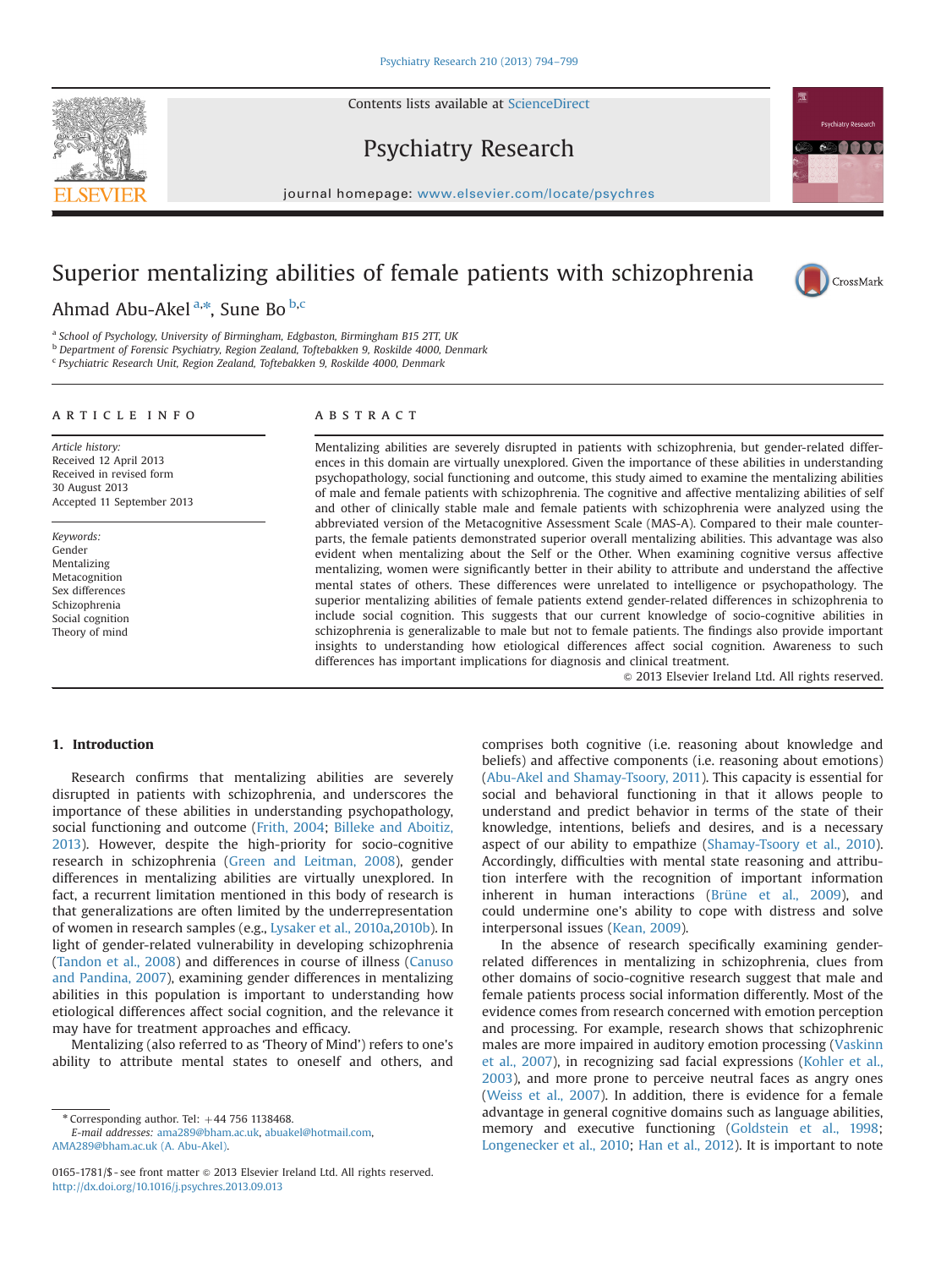that these abilities are often recruited in the service of mental state processing (Apperly, 2012), and even considered by some as precursors or protoforms of mental state processing (Stone and Gerrans, 2006). Moreover, it has been shown that peripheral oxytocin correlates with emotion perception in healthy women and women with schizophrenia but not in healthy men or men with schizophrenia (Rubin et al., 2011). With evidence showing a positive influence for oxytocin on theory of mind abilities in schizophrenia (Pedersen et al., 2011), gender-related differences in baseline oxytocin in schizophrenia would predict better mentalizing abilities among the female patients.

In the non-pathological literature, preadolescent (Bosacki and Astington, 1999) and adult (Carroll and Yung, 2006, Xia et al., 2012) females often proclaimed the better mentalizers. Moreover, research within the framework of Baron-Cohen's (2003) empathizing–systemizing theory of psychological sex differences demonstrates that females, as compared to males, have more empathizing-driven cognitive style (Focquaert et al., 2007), which utilizes the capacity to detect others' mental states in order to predict their behavior and respond with an appropriate emotion (Baron-Cohen et al., 2005). This dovetails with research demonstrating that females possess superior emotional intelligence whereby they are better at perceiving emotions in others and in using these emotions to guide their thoughts and behavior (Brackett et al., 2004). Supporting evidence for these differences is provided by imaging studies which suggest that gender-related differences in mentalizing (Krach et al., 2009) and empathizing (Schulte-Ruther et al., 2008) might be associated with gender-specific neural mechanisms. More recently, genderrelated differences in neural activations were also observed when making social appraisals of oneself or of others, as well as when reflecting on self-appraisals (Veroude et al., 2013). Accordingly, one would predict that such gender-related mentalizing differences within the general population would also be present among patients with schizophrenia. However, it should be noted that individuals differences in neural structures associated with discrepant empathizing–systemizing cognitive styles were also discerned, independent of gender, in an all-male adult sample (Lai et al., 2012).

To examine the extent to which schizophrenia impinges on this seeming female advantage, we evaluated the mentalizing abilities of male and female patients with schizophrenia based on video recorded clinical interviews using the abbreviated version of the Metacognitive Assessment Scale (MAS-A) (Lysaker et al., 2005). In this context, it is important to note that while we acknowledge that 'metacognition' and 'mentalizing' are two concepts that have distinct theoretical and developmental origins, they generally refer to the ability to comprehend actions and behaviors in terms of one's own and other mental states (Dimaggio et al., 2011). In this regard, a recent study found that the MAS was correlated with the Social Cognition and Object Relations Scale (SCORS) which assesses aspects closely related to Theory of Mind functioning (Lysaker et al., 2010a). Moreover, these concepts have been used in many studies as similar, and there is a broad consensus indicating that these terms refer to almost the same psychological function (Bateman and Fonagy, 2011). Crucially, this instrument allows us not only to evaluate the patients' general mentalizing abilities, but also to evaluate four important aspects of the mentalizing capacity which include self versus other as well as cognitive versus affective mentalizing. Given the great variability in mentalizing abilities among patients with schizophrenia (Abu-Akel and Shamay-Tsoory, 2013), these distinctions are important in that they allow us to inspect, in finer detail, gender-related differences. Based on evidence from schizophrenia research showing a female advantage in emotion processing and other cognitive domains, and a possible neurochemical profile associated with enhanced social cognition, we hypothesized that the female patients would demonstrate superior overall mentalizing abilities, particularly within the affective domain.

#### 2. Method

#### 2.1. Participants

The data of 42 (21 males and 21 females) patients meeting the International Classifications of Diseases-10th Revision (IDC-10) diagnostic criteria for schizophrenia were analyzed for the purposes of this study. These patients, recruited from psychiatric facilities around Denmark, were selected from a larger cohort of 108 patients (21 female) who volunteered to participate in a study on metacognitive abilities in schizophrenia. All patients were stabilized on fixed doses of antipsychotic medications. None of the patients had an organic disorder. At the time of assessment, none of the patients were under the influence of alcohol or drugs, and did not display psychotic symptoms. All patients were informed about the nature of the study, and were given a written summary of the purposes and procedures of the study. The study was approved by the Danish Ethical Committee and complies with the requirements of the Declaration of Helsinki.

#### 2.2. Clinical measures

The male and female groups were matched in terms of their age, age of illness onset, duration of illness, socioeconomic background, verbal IQ, level of psychopathology and social functioning. The clinical and demographic data were collected using translated and validated Danish measures and included a demographics questionnaire, the vocabulary subtest of the Wechsler Adult Intelligence Scale – Third Edition (WAIS-III) (Wechsler, 1997), the Global Assessment of Functioning Scale (GAF), as well as the abbreviated version of the Positive and Negative Symptom Scale (PANSS) (Kay et al., 1989). The second author conducted and scored all the assessments and interviews. For inter-rater reliability purposes, a subsample (25%) was rated by a trained clinical psychologist, blind to the study. According to the Fleiss-Guidelines (Fleiss et al., 2003), the inter-rater reliability for all instruments were excellent (ICC, all  $rs \geq 0.80$ , all  $ps < 0.001$ ).

#### 2.3. Mentalizing assessment

The patients′ mentalizing abilities were assessed using the Metacognitive Assessment Scale-Abbreviated Version (MAS-A) (Lysaker et al., 2005), which was specifically developed to measure metacognitive/mentalizing abilities in patients with serious mental diseases such as schizophrenia. This scale is an adaptation of the MAS by Semerari et al. (2003) which was originally designed to detect changes in the metacognitive abilities of patients with personality disorders undergoing psychotherapy. Typically, the MAS is applied to interview transcripts of the Indiana Psychiatric Illness Interview (IPII) (Lysaker et al., 2002). For the purposes of this study, a scoring manual was developed in close collaboration with Paul Lysaker (Manual can be requested from the second author) based on video-recordings of PCL-R interviews (The Hare Psychopathy Checklist-Revised) (Hare, 2003). This semi-structured interview, lasting from 90 to 120 min, is divided into 12 sections exploring various topics. For the purposes of the metacognition scoring, the following six topics were selected: school and education, employment history, career goals, upbringing and family history, friends and intimate relations and antisocial behavior. During these interviews, participants, for example, recounted in an interactive way with the interviewer their school history, whether they liked their school period, how their teachers would have described them, and how they interpreted their own role in the peer group. Such a conversational paradigm provides a more naturalistic method to evaluate mentalizing abilities as opposed to scripted paradigms in which mentalizing abilities are cued. Another important advantage of this procedure is that it allows the rater to take into account valuable information conveyed through gesture and facial expressions when coding mentalizing abilities particularly those pertaining to intentionality and affective states. Here, the rater must, for example, determine if the participant can communicate the different emotions they feel and recognize that their understanding of life events is subjective. The full presence of a function is awarded a score of '1', and '0.5' if it is only partially present. A total score (or MAS-Total), ranging from 0 to 28, is generated by summing the scores of its four subscales of Self Reflectivity, Understanding the others' mind, Decentration and Mastery. For the purposes of the current study, we are interested, in addition to the total score, in the scores received on the Self Reflectivity and Understanding the others' mind subscales, referred to hereafter as the MAS-Self and MAS-Other. Scores received on these subscales range from 0 to 9 for MAS-Self and from 0 to 7 for MAS-Other. Each point on these scales constitutes a step. With each step the participant demonstrates the ability to think about oneself and other′s knowledge, intentions and emotions in an increasingly complex and integrated manner (for details see Lysaker et al., 2010a).

Scores above 4 for MAS-Self and above 3 for MAS-Other generally indicate that the participant is aware of their emotions as well as the emotion of others and are able to mentalize both cognitively and affectively. Using this as a guideline, we produced a categorical measure of affective and cognitive mentalizing by evaluating steps 4 and 5 for MAS-Self and steps 3 and 4 for MAS-Other. Each step received a score of '0' or '1'. This scheme produced 4 categories that denote the various combinations of the presence or absence of cognitive and affective mentalizing for